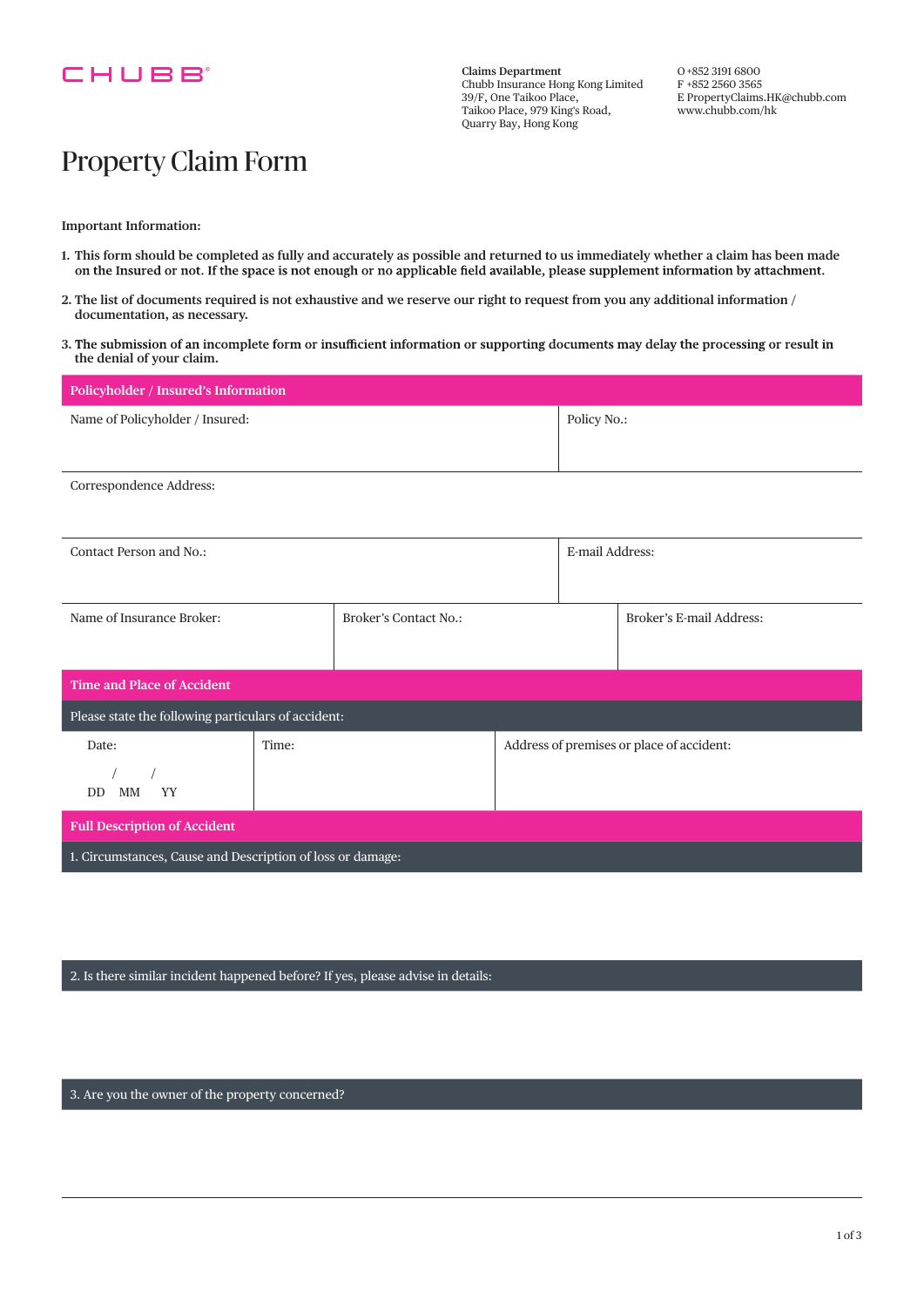5. Are there any other interested parties for the property concerned? Please provide details. (e.g. owner, mortgagee, trustee)

6. If loss occurred by theft or pilferage, were the local police notifed? If yes, please provide police report/reference no. and Date of Report:

| 7. Do you have other insurance covering the property concerned? If yes, please state: |                            |                   |                        |                           |                                                                                                                         |  |
|---------------------------------------------------------------------------------------|----------------------------|-------------------|------------------------|---------------------------|-------------------------------------------------------------------------------------------------------------------------|--|
|                                                                                       | Name of Insurance Company: | Type of Coverage: |                        | Policy Period:            |                                                                                                                         |  |
|                                                                                       |                            |                   |                        |                           |                                                                                                                         |  |
|                                                                                       |                            |                   |                        |                           |                                                                                                                         |  |
|                                                                                       |                            |                   |                        |                           |                                                                                                                         |  |
| <b>Claims Details</b>                                                                 |                            |                   |                        |                           |                                                                                                                         |  |
| Please provide the loss details in the following list:                                |                            |                   |                        |                           |                                                                                                                         |  |
| Item No.                                                                              | Description                | Date Acquired     | Cost When Acquired     | Estimated cost of repairs | Amount of Claim<br>(Please attach<br>substantiated docs<br>such as quotations,<br>invoices, purchase<br>receipts, etc.) |  |
|                                                                                       |                            |                   |                        |                           |                                                                                                                         |  |
|                                                                                       |                            |                   |                        |                           |                                                                                                                         |  |
|                                                                                       |                            |                   |                        |                           |                                                                                                                         |  |
|                                                                                       |                            |                   |                        |                           |                                                                                                                         |  |
|                                                                                       |                            |                   |                        |                           |                                                                                                                         |  |
|                                                                                       |                            |                   |                        |                           |                                                                                                                         |  |
|                                                                                       |                            |                   |                        |                           |                                                                                                                         |  |
|                                                                                       |                            |                   |                        |                           |                                                                                                                         |  |
|                                                                                       |                            |                   |                        |                           |                                                                                                                         |  |
|                                                                                       |                            |                   |                        |                           |                                                                                                                         |  |
|                                                                                       |                            |                   |                        |                           |                                                                                                                         |  |
|                                                                                       |                            |                   |                        |                           |                                                                                                                         |  |
|                                                                                       |                            |                   | Total Amount of Claim: |                           |                                                                                                                         |  |